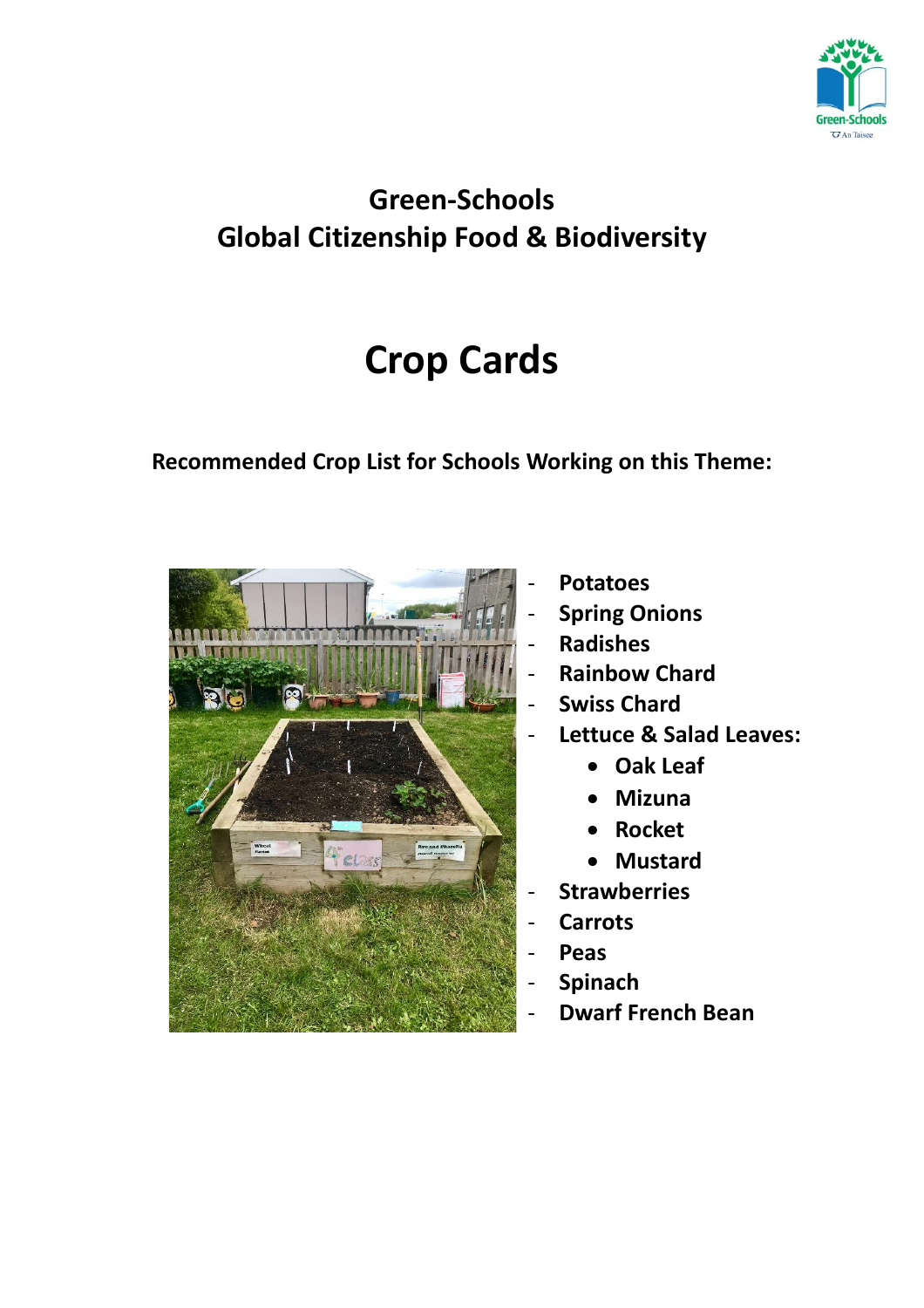

### **Potatoes Difficulty level: Low** Earliest Harvest: start of June

### Start

Get a bag of seed potatoes; 'First Earlies' if possible. Empty egg cartons are also useful to 'chit' the potatoes.

To give you an idea of how many you might need: 1kg would give you approx. 10 potatoes, i.e. 10 new potato plants. NB: Consider the size of a plot that you have too. If you want to plant 1 kg, you will need a single drill 3m long. So if you plant 5 kgs worth of potatoes you would need 3m  $X$  3m = 9m<sup>2</sup>

### Sow

Indoors – From the end February you can prepare the potatoes indoors to help them get a good start – this is called 'chitting'. To 'chit' your seed potatoes, lay them in open egg cartons. Place the 'rose end' of each potato upwards; this is the rounded end where sprouts are forming. Keep the potatoes in the open, near the light of the window, but not in direct sunlight or too close to radiators, as they may dry out. Sprouts will grow on the potatoes. They will be ready to plant out when the sprouts reach approximately 2.5cms long, which is normally 5-6 weeks later. St. Patrick's Day is the traditional time in Ireland to plant potatoes out.

Outdoors – The week of St. Patricks day sow your potatoes outside. Some people find it best to pick off all except three shoots on each potato they are sowing outside. They will need to be planted deep into the soil 15cms down. They also need room to spread and expand as they grow. It is good to leave about 25-30cms between each potato within a row or 'drill' and plant each row 45cms apart.

Potatoes also grow well in large (at least 'bucket-sized') bags or pots. If planting in this way, 2 seed potatoes can go into each container. Place a layer of compost about 15cm deep in the bottom of the container, THEN add the potatoes, and cover them with compost to a depth of 15cms again. Make sure there are drainage holes for water to escape.

### Care

Potatoes like to grow in the dark so it is good to add some extra soil on top if they start to peep up, it will mean that more potatoes grow and that none of them turn green.

### Harvest

You can harvest what are known as 'earlies' in June. These potatoes will have a very thin skin and be really nice boiled. Look out for flowers on your plants, if you see them have a gentle look underneath and you should see the potatoes very nearly ready to harvest. From two weeks after flowering you can start to dig the first potatoes. Gently dig them up with a fork or trowel.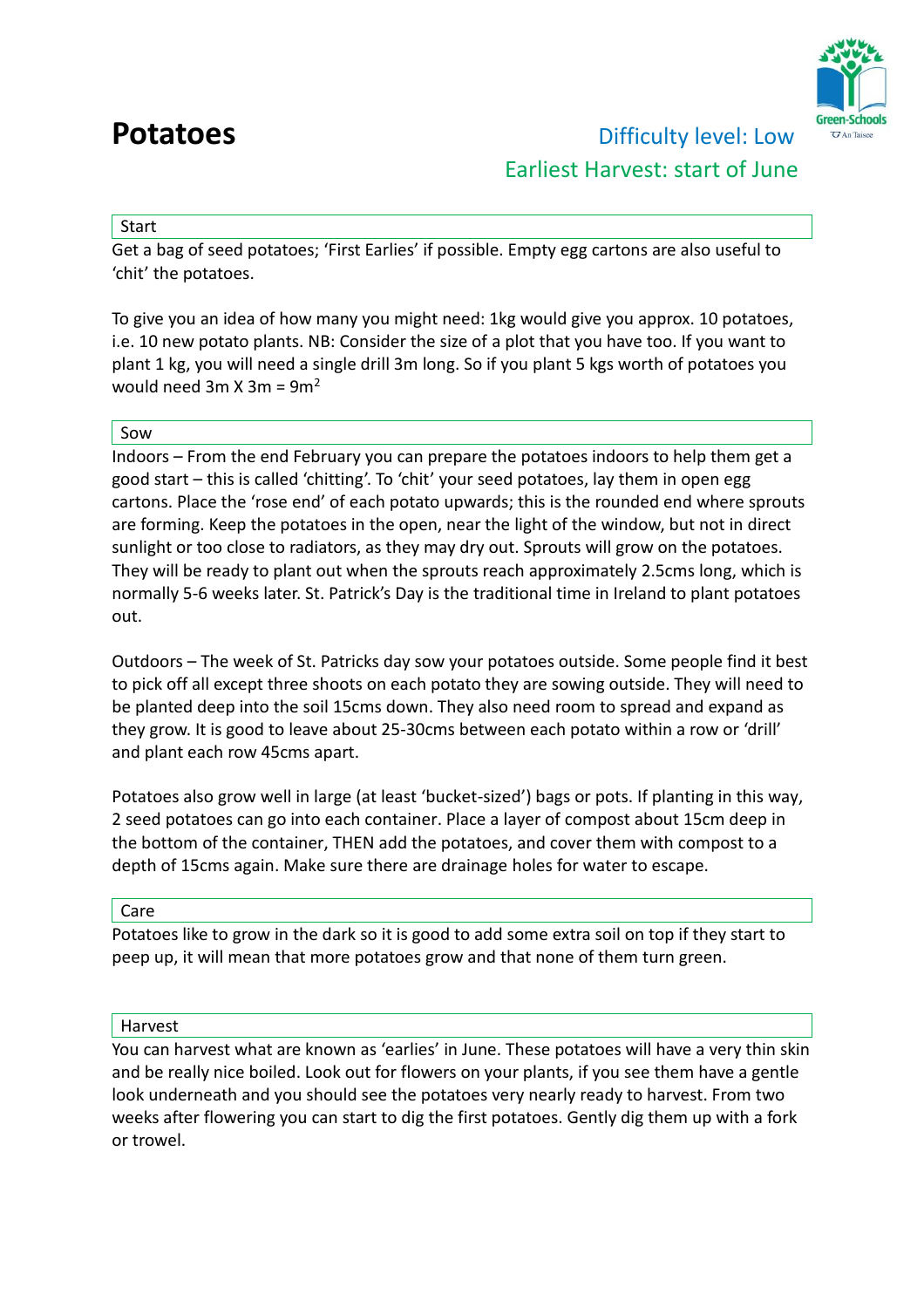## **Spring onions Difficulty level: Low**



# Earliest Harvest: end of April

### Start

You will need toilet roll tubes, compost or soil, and seeds for planting.

Sow

Indoors – In early February start to sow the spring onion seeds in your toilet roll growing modules. Place about ten seeds in each module and gently cover with 1.5cms of light soil.

Outdoors – In April (before Easter Holidays, in 2019!) transplant the seedlings outside in straight lines, called drills, about 15cms apart. The seedlings will be bunched together, sow these bunches as one. You can leave about 20cms between each drill. They like a sunny spot and well-drained soil.

### Care

Keep weeds away from your spring onions. They are fast growers and usually do not get too bothered with insects or moulds.

### Harvest

Harvest your spring onions once they are about 14cms tall (usually about 2 months after sowing). They add an aromatic flavour to a salad, they are a bit milder than a more standard onion but as you often eat them raw they have a nice punchy flavour. They can be added to stir-fry's and chopped over a bowl of spaghetti bolognaise too. They are best eaten really fresh so you can pick what you need for that day and leave the others in the ground. Gently tease the spring onions from the ground shaking off any extra soil.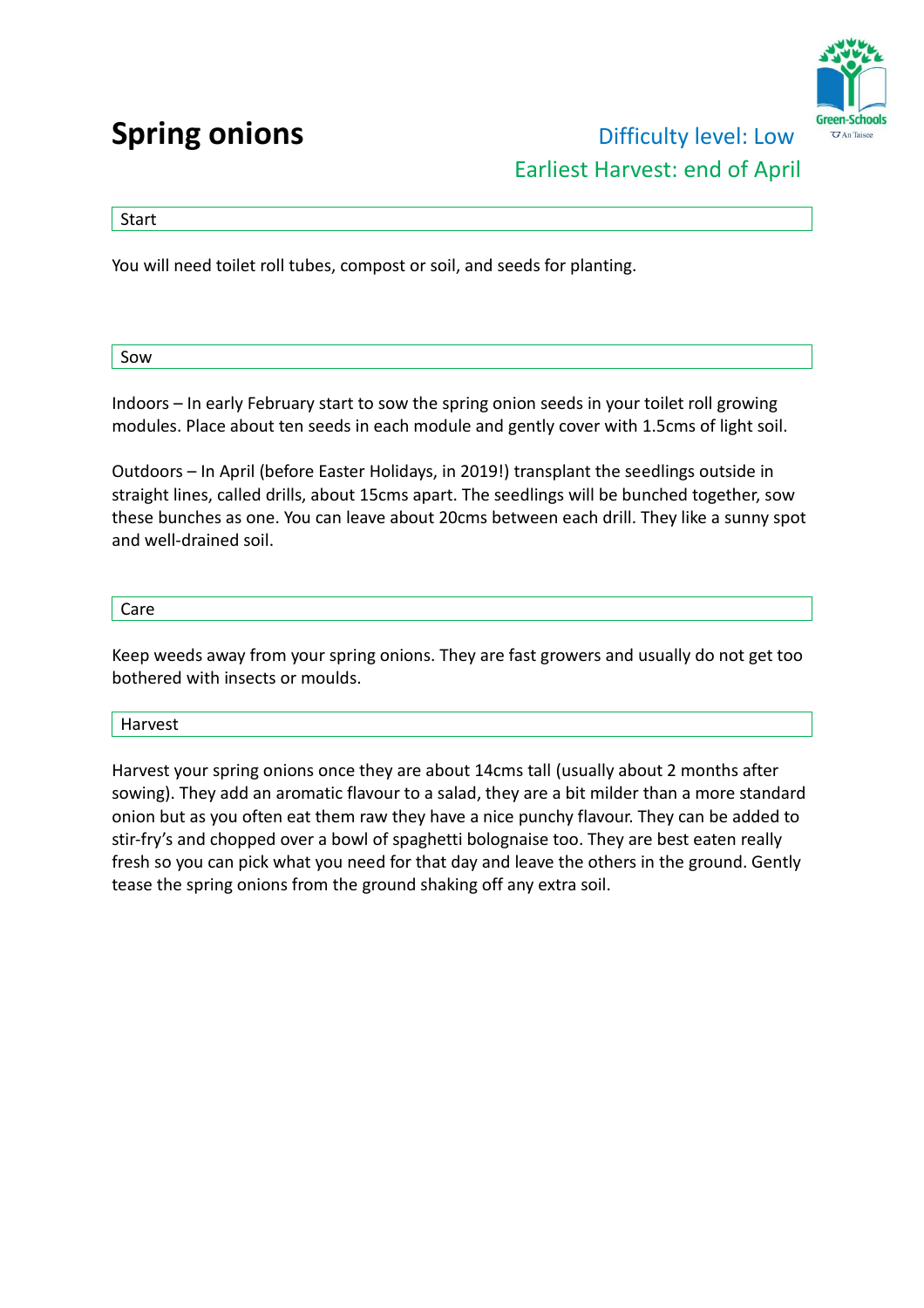

**Radishes Difficulty level: Low** Earliest Harvest: May

**Start** 

You will need packets of seeds for planting, and a fork for harvesting.

Sow

Outdoors: Sow from start of April to May and they will be ready in about 4 to 6 weeks. It is best to sprinkle the seeds straight into the ground in your garden as they do not like being moved once they have started growing. Gently press a stick into the soft soil to give you a straight line about 1cm deep, then sprinkle the seeds into this furrow and try to put each seed about 3cms apart. This it will give you neat lines of radishes. Cover loosely with soil, and sprinkle with water.

Care

If some of your seeds landed nearer to each other then 3cms apart you can thin them out as they grow. Thinning plants out helps giving the ones left in the ground more room to grow. Radishes are pretty hardy and do most of the growing by themselves without too much help. They can even grow in partially shaded areas.

Harvest

Radishes are spicy and crunchy, they are great added to salads, used for dipping into sauces or sprinkled over a dinner such as a pumpkin stew. There are lots a different types of radishes to choose from so you could grow a variety of colours and sizes.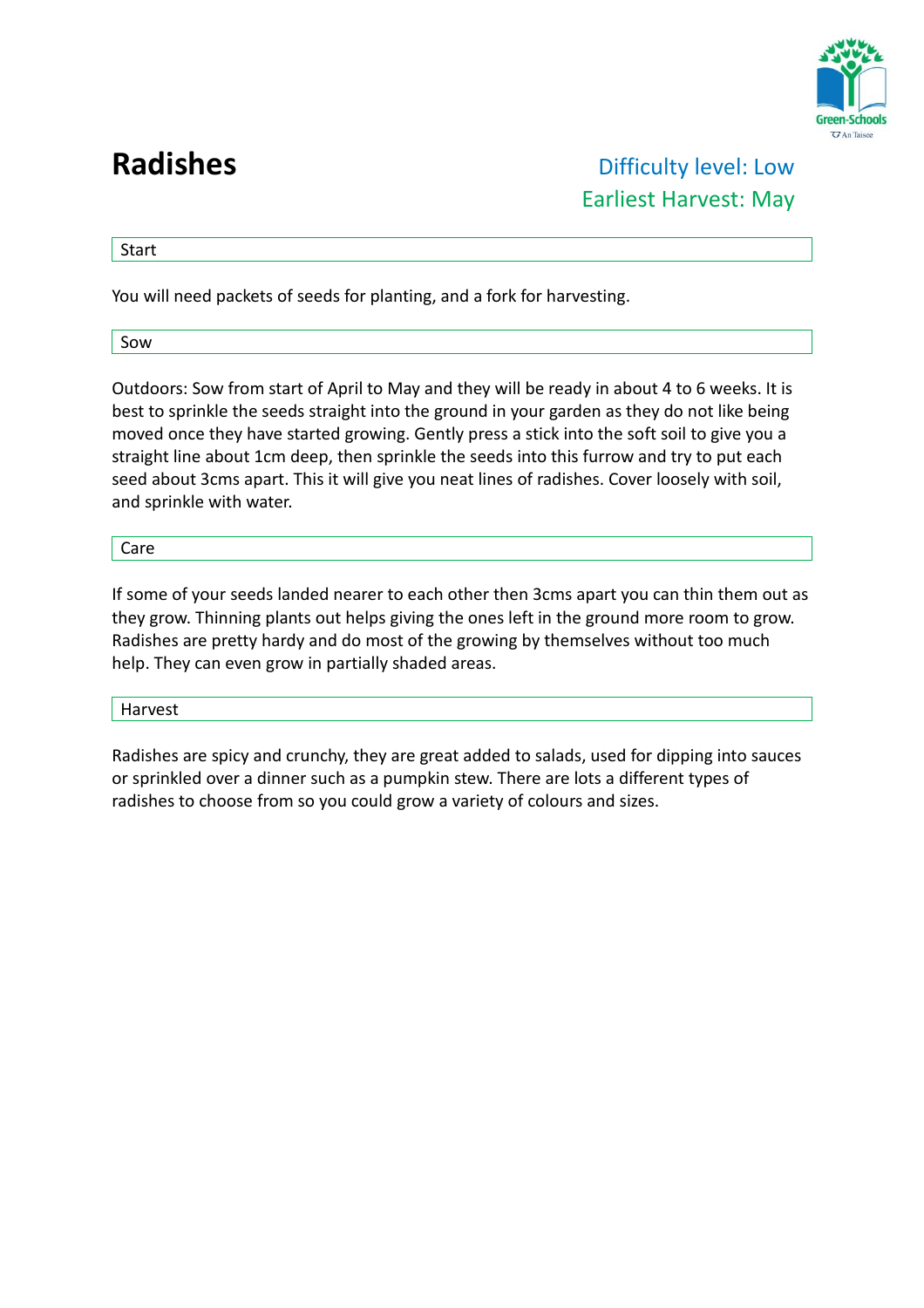

## **Rainbow Chard Difficulty level: Low** Earliest Harvest: mid-May

Start

You will need packets of seeds for planting, toilet roll tubes, and a scissors for harvesting.

Sow

Indoors: In March you can start to sow your Chard seeds in modules. Prepare your toilet roll growing modules and sow three seeds into each. Keep them moist as they grow.

Outdoors: Transplant them outside in April (before Easter) once they get established at ~3cm tall. You should leave about 30cms between each plant when you transplant them, so they have room to expand.

Care

Chard is relatively hardy. It prefers slightly cool and damp conditions so keep it moist and add compost to the place where it is planted.

Harvest

The chard leaves will be ready to start eating after five to eight weeks. It is best to pick the larger leaves from about the outside of the plant as this will give the smaller leaves more space to grow before your next harvest. You can take up to half of the leaves off at a time and the plant will regenerate. When picking the leaves either use a scissors or gently twist the leaves off rather than pulling or tugging them from the plant.

Young leaves can be used in salad. Larger leaves can be cooked like spinach. Chard is great in tarts and pies, quiche, patties and curry.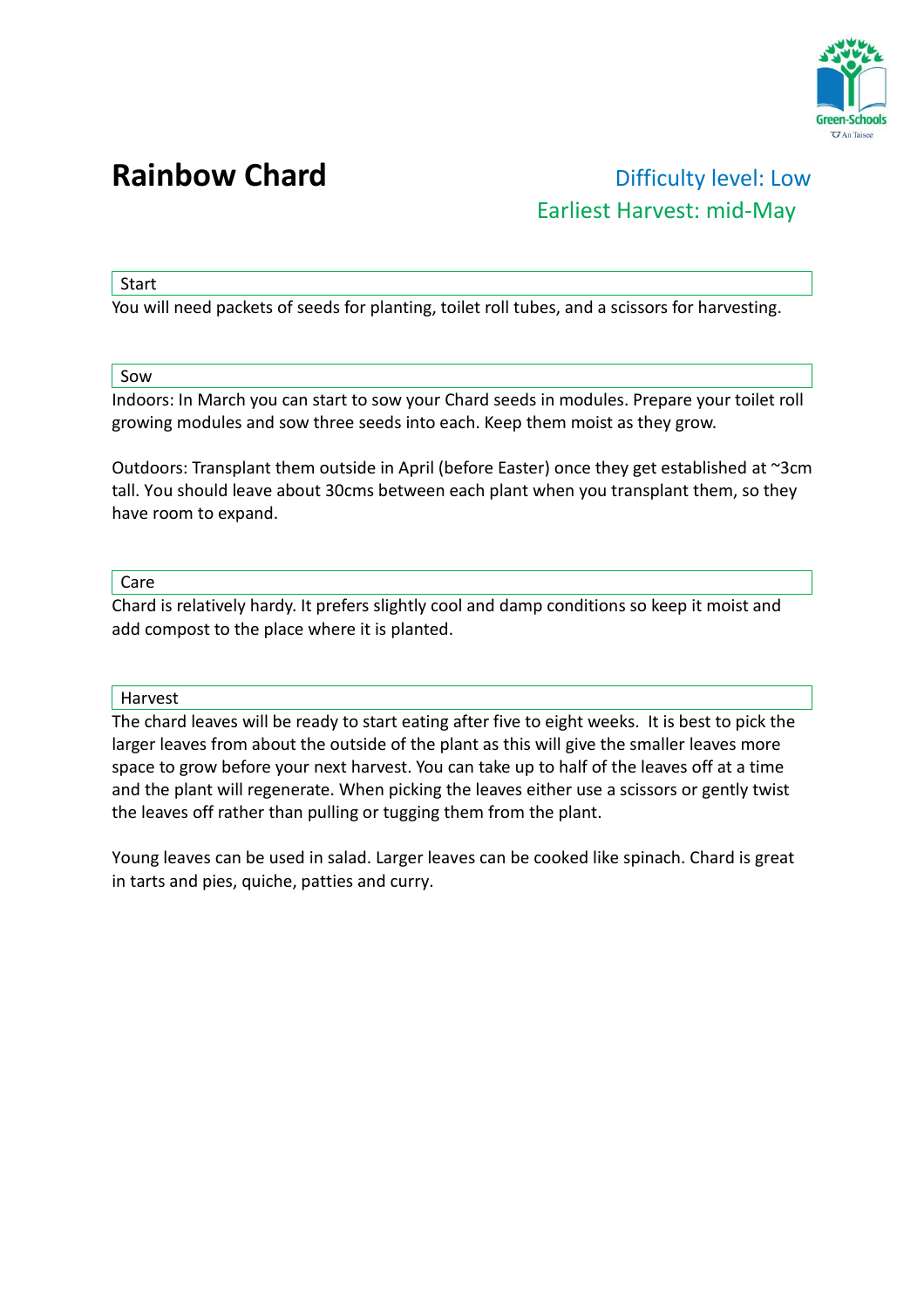

### **Swiss Chard Chard Chard Chard Chard Chard Chard Chard Chard Chard Chard Chard Chard Chard Chard Chard Chard Chard Chard Chard Chard Chard Chard Chard Chard Chard Chard** Earliest Harvest: mid-May

**Start** 

You will need packets of seeds for planting, toilet roll tubes, and a scissors for harvesting.

Sow

Indoors: In March you can start to sow your Chard seeds in modules. Prepare your toilet roll growing modules and sow three seeds into each. Keep them moist as they grow.

Outdoors: Transplant them outside in April once they get established at ~3cm tall. You should leave about 30cms between each plant when you transplant them, so they have room to expand.

Care

Chard is relatively hardy. It prefers slightly cool and damp conditions so keep it moist and add compost to the place where it is planted.

Harvest

The chard leaves will be ready to start eating after five to eight weeks. It is best to pick the larger leaves from about the outside of the plant as this will give the smaller leaves more space to grow before your next harvest. You can take up to half of the leaves off at a time and the plant will regenerate. When picking the leaves either use a scissors or gently twist the leaves off rather than pulling or tugging them from the plant.

Young leaves can be used in salad. Larger leaves can be cooked like spinach. Chard is great in tarts and pies, quiche, patties and curry.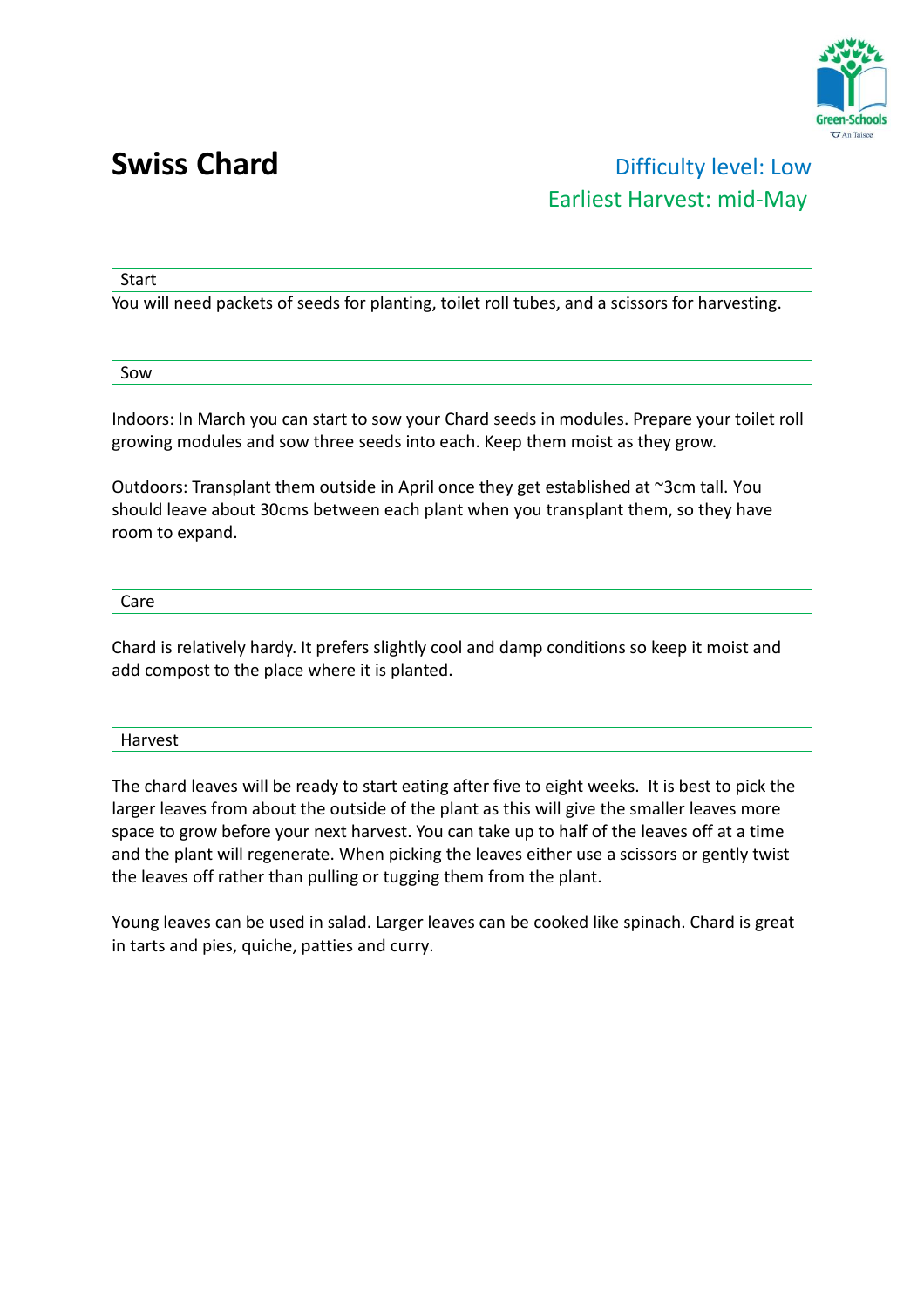

## **Lettuce & Salad Leaves No.1**

## **Oak Leaf Lettuce Difficulty level: Low**

# Earliest Harvest: end of April

**Start** 

You will need seeds, toilet roll tubes or flat trays, and compost.

Sow

Indoors – Start in April (after the Easter Break in most years, should be fine). Sprinkle seeds in tubes or trays of compost, 2-3cms apart. Water them and leave to germinate, which should take just over a week. This lettuce can be grown from seed to mature plant fully indoors, on your classroom window.

Outdoors – If planning to finish the plants outdoors, start in late April by planting seeds in modules in the classroom. Transplant outside 3-4 weeks later. Harden seedlings (to prepare them gently for being outside) by reducing water and temperature for 3 days before transplanting. Select a partially shaded location, to prevent excessive heat on the plant. Space the plants 20cms apart in rows 30cms apart.

Care

Indoors- this lettuce can be grown indoors in pots on the classroom windowsill. Seedlings should not be too crowded, so thin them out, to about 20cms apart. The plant can be sensitive to extremes of heat and light, which may result in wilting or in bolting (growing fast and stalky, and putting energy into seeds, and not into the leaves), so keep out of direct sunlight on hot days, and keep them well watered.

Outdoors- water the plants on hot days, and during dry spells and keep an eye out for slugs!

Harvest

They usually reach maturity 6-7 weeks after germination, though larger leaves can be collected throughout the growth cycle. While generally grown as a leaf lettuce and picked at baby-leaf stage, oakleaf lettuces can also be grown for full-size heads.

This variety is commonly used in salads and sandwiches.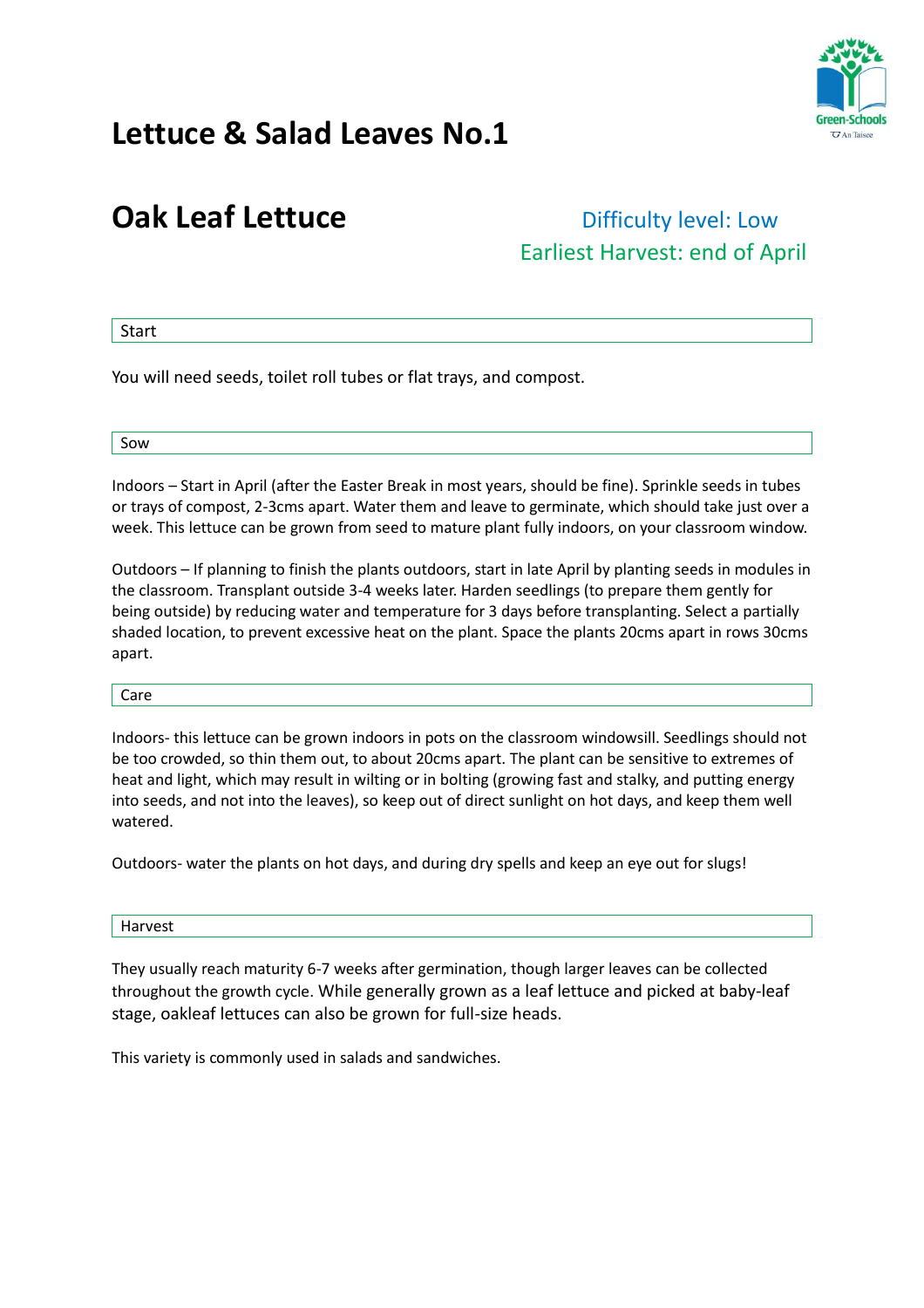

## **Lettuce & Salad Leaves No.2 Mizuna Difficulty level: Low**

# Earliest Harvest: end of April

Start

You will need seeds, toilet roll tubes or flat trays, and compost.

Sow

Indoors – Start in April (after the Easter Break in most years, should be fine). Prepare the tubes or trays with at least 10-15cms in depth of compost. Sprinkle the seeds on top, 2-3cms apart. Water them and leave to germinate, which should take just over a week. This plant can be grown from seed to mature plant fully indoors, on your classroom window.

Outdoors – If planning to finish the plants outdoors, start in late April by planting seeds in modules in the classroom. Transplant outside 3-4 weeks later. Harden seedlings (to prepare them gently for being outside) by reducing water and temperature for 3 days before transplanting. Space the plants 20cms apart.

#### Care

Indoors- this plant can be grown indoors in pots on the classroom windowsill. Seedlings should be thinned out to about 20cms apart. The plant can be sensitive to extremes of heat and light, which may result in wilting or in bolting (growing fast and stalky, and putting energy into seeds, and not into the leaves), so keep out of direct sunlight on hot days, and keep them well watered.

Outdoors- water the plants on hot days, and during dry spells and keep an eye out for slugs!

#### Harvest

They usually reach maturity 6-7 weeks after germination, though larger leaves can be collected throughout the growth cycle; if you don't pick the larger leaves on time, they may become a bit tough, and are then better cooked than in salads.

Mizuna is ideal for what is known as "cut-and-come again" harvesting. This means you can harvest a small number of leaves from each plant on a regular basis, and each plant will regenerate; so you can get a consistent supply of leaves from all plants for a number of weeks.

You can also harvest all of the leaves from a single plant in one go, to about 3cms above the soil, and the leaves will regrow for a second harvest.

This variety has lightly spicy flavoured leaves which are great in mixed-leaf salads, and can also be used in stir fries.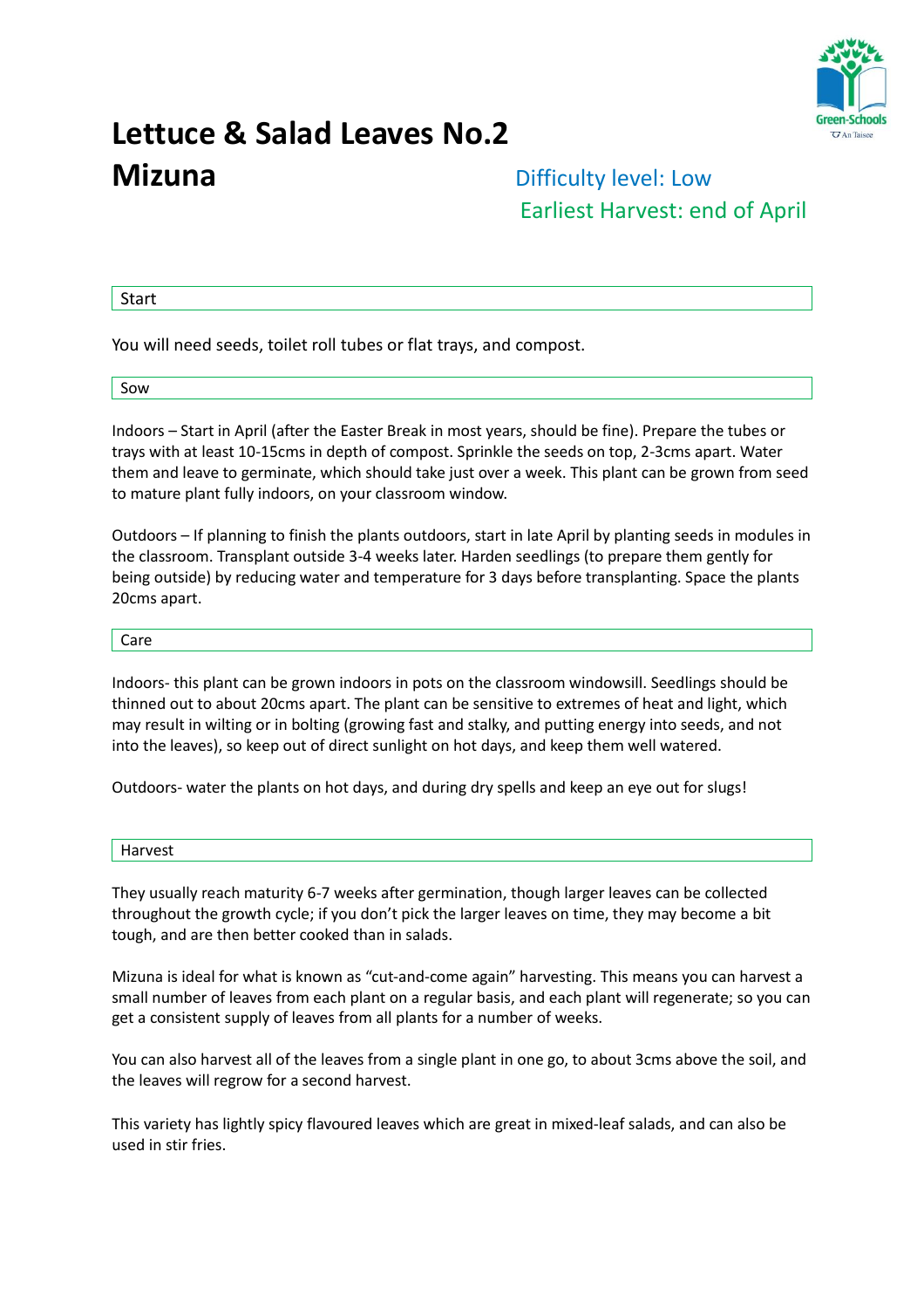

## **Lettuce & Salad Leaves No.3**

## **Rocket Leaves Difficulty level: Low** Earliest Harvest: end of April

### Start

You will need seeds, toilet roll tubes or flat trays, and compost.

#### Sow

Indoors – Start in April (after the Easter Break in most years, should be fine). Sprinkle seeds in tubes or trays of compost, 2-3cms apart. Water them and leave to germinate, which should take just over a week. This Rocket can be grown from seed to mature plant fully indoors, on your classroom window.

Outdoors – If planning to finish the plants outdoors, start in late April by planting seeds in modules in the classroom. Transplant outside 3-4 weeks later. Harden seedlings (to prepare them gently for being outside) by reducing water and temperature for 3 days before transplanting. Space the plants 15cms apart in the soil.

#### Care

Indoors- this plant can be grown indoors in pots on the classroom windowsill. Seedlings should not be too crowded, so thin them out, to about 15cms apart. The plant can be sensitive to extremes of heat and light, which may result in wilting or in bolting (growing fast and stalky, and putting energy into seeds, and not into the leaves), so keep out of direct sunlight on hot days, and keep them well watered.

Outdoors- water the plants on hot days, and during dry spells and keep an eye out for slugs!

#### Harvest

The leaves can be picked from young plants as soon as they are ready but if you let some of them mature, the leaves will get large and more peppery. They usually reach maturity 6-7 weeks after germination, though larger leaves can be collected throughout the growth cycle. While generally grown as a leaf lettuce and picked at baby-leaf stage, oakleaf lettuces can also be grown for full-size heads.

Rocket is spicy and aromatic, but not too hot, and is a great addition to salads and sandwiches. It is nice mixed with milder salad leaves and goes very well with tomatoes. Rocket is grown mainly for the leaves, but the flowers are also edible.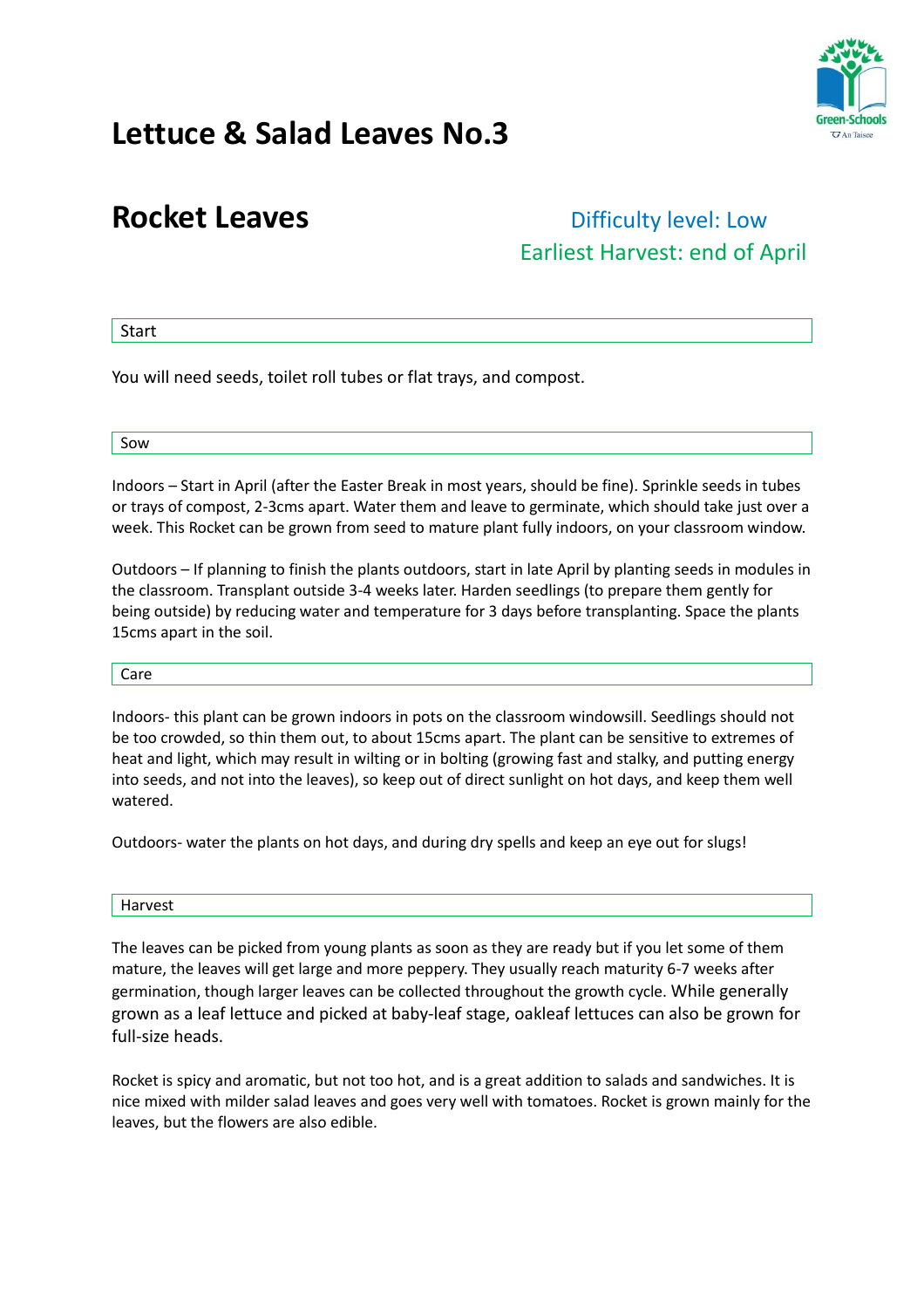

## **Lettuce & Salad Leaves No.4**

### **Mustards Contract Exercise 2018 Difficulty level: Low** Earliest Harvest: end of April

### Start

You will need seeds, toilet roll tubes or flat trays, and compost.

Sow

Indoors – Start in April (be mindful of Easter school closures). Sprinkle seeds in tubes or trays of compost, 2-3cms apart. Water them and leave to germinate, which should take just over a week. This lettuce can be grown from seed to mature plant fully indoors, on your classroom window.

Outdoors – If planning to finish the plants outdoors, start in late April by planting seeds in modules in the classroom. Transplant outside 3-4 weeks later. Harden seedlings (to prepare them gently for being outside) by reducing water and temperature for 3 days before transplanting. Select a partially shaded location, to prevent excessive heat on the plant. Space the plants 15cms apart in rows 15cms apart.

Care

Indoors- this plant can be grown indoors in pots on the classroom windowsill. Seedlings should not be too crowded, so thin them out, to about 15cms apart. The plant can be sensitive to extremes of heat and light, which may result in wilting or in bolting (growing fast and stalky, and putting energy into seeds, and not into the leaves), so keep out of direct sunlight on hot days, and keep them well watered.

Outdoors- water the plants on hot days, and during dry spells and keep an eye out for slugs!

### Harvest

They usually reach maturity 6-7 weeks after germination, though larger leaves can be collected throughout the growth cycle; if you don't pick the larger leaves on time, they may become a bit tough, and are then better cooked than in salads.

Mustard is ideal for what is known as "cut-and-come again" harvesting. This means you can harvest a small number of leaves from each plant on a regular basis, and each plant will regenerate; so you can get a consistent supply of leaves from all plants for a number of weeks.

This variety is commonly used in salads and sandwiches.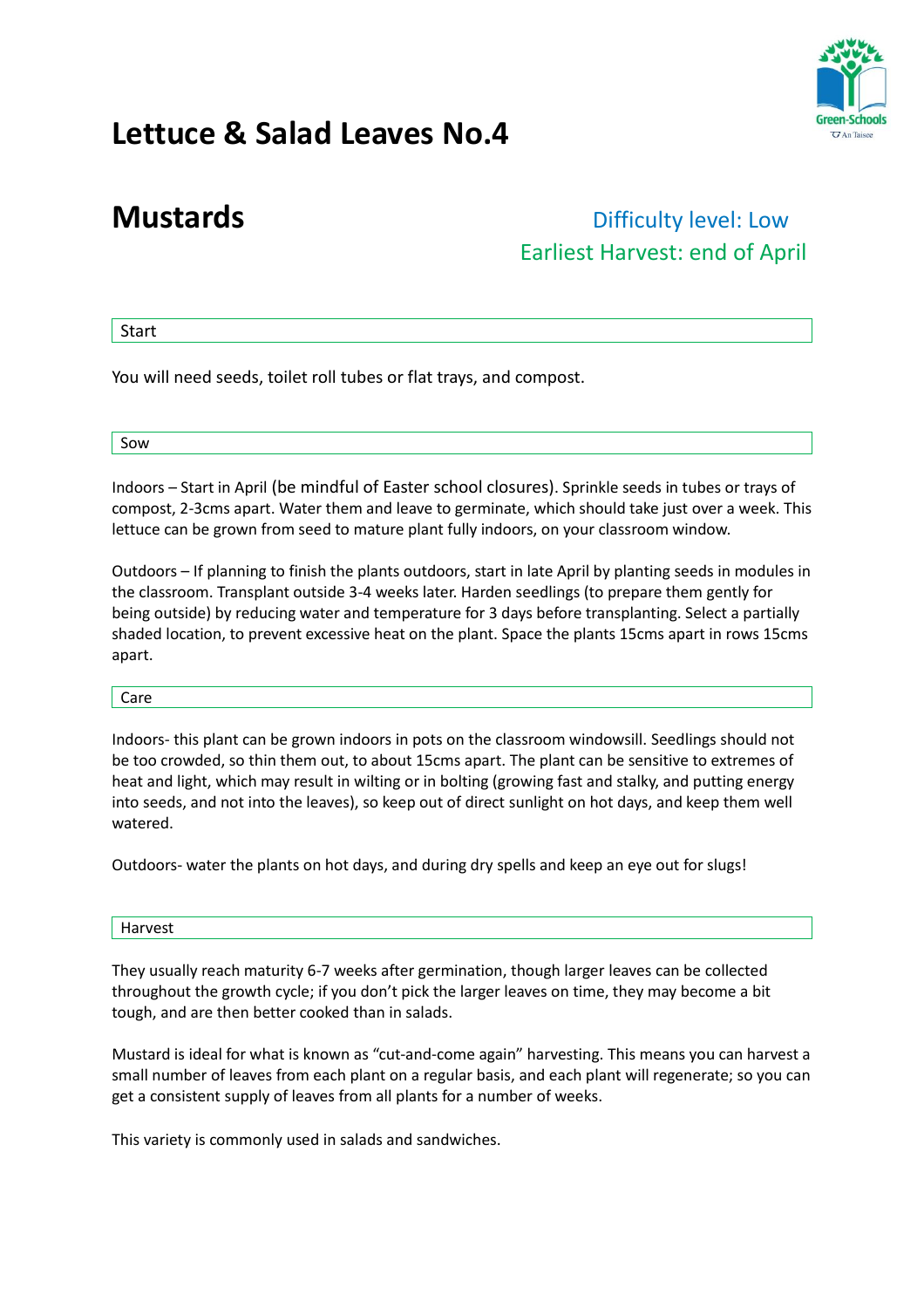

## **Strawberries Difficulty level: Low** Earliest Harvest: start of June

Start

Strawberries grow very well in pots and hanging baskets, so if you are short on green space, these are a great crop option! You will need to look for 'early fruiting' strawberry plants, to ensure fruits ripen before the end of the school year.

Sow

Outdoors: Choose a sunny, open position and prepare the ground with some compost. Plant directly into compost, spacing 30cm between plants in a drill (row), and 40cms between drills. Dig a hole deep enough for the roots to fit in without curling, but not too deep, otherwise the crown might rot. The crown should be exactly at soil level. Refill the hole with soil and pat down to ensure there are no air gaps left.

Care

Keep well-watered during dry weather. Add cardboard or bark mulch, plus maybe some straw around the base of the plant, so that as fruit develops it is kept clean, and thus less likely to rot.

Harvest

Harvest when the berries turn red. To harvest, pull strawberries from their stalks; just be careful you do not tug on the overall plant too hard.

Strawberries are delicious on their own, but are also a great addition to salads, smoothies or breakfast cereal.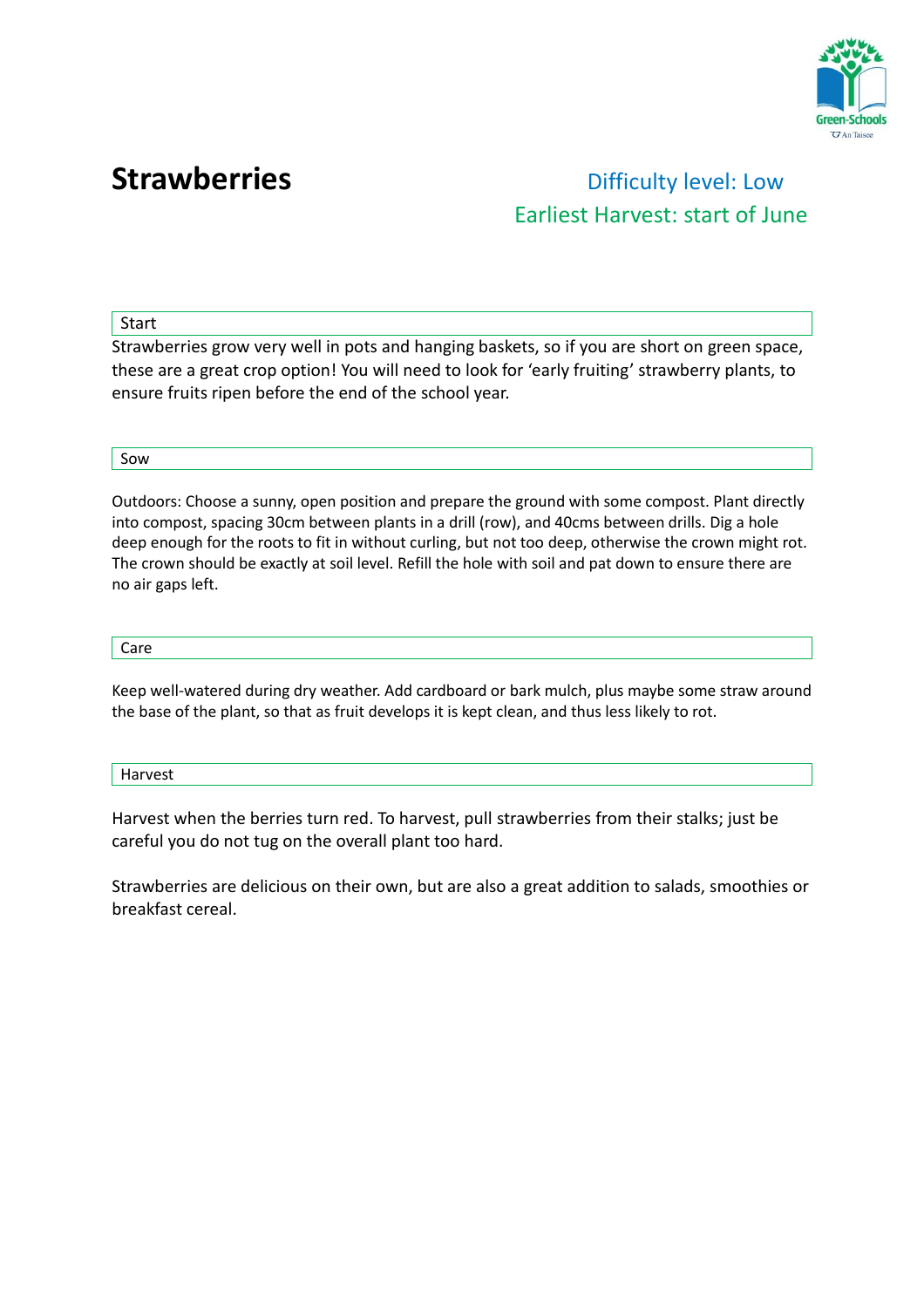

Start

You will need toilet roll tubes, stone-free compost/soil, carrot seeds for planting, and a fork for harvesting.

| ---<br><b>NOC</b> |  |  |
|-------------------|--|--|
|                   |  |  |

Outdoors in April – Prepare the soil before the Easter Break; clear weeds and stones. Carrots will split and grow in twisted shapes if they bump into stones as they grow deep into the soil

At the end of April (or VERY start of May, if Easter falls late) carrot seeds can be sown directly into the soil, if the weather is good. They need deep soil and they grow best if there are no stones in the soil. They also like lots of sun so find a good spot where they can get the sun as much as possible.

If you gently press a stick into the soft soil to give you a straight line about 1cm deep, then sprinkle the seeds into this furrow; approximately one seed every 2.5cms. Keep the seed bed moist while the seeds are germinating and expanding into baby plants.

Although not ideal, carrots could be started indoors in March – Toilet roll modules can be used for planting carrots but the whole module will need to be planted into the ground when moving them outside, as a carrot does not like getting disturbed too much. By planting the whole module into the ground we avoid tampering with the growing root. Once you have made sure that the soil or compost has no stones, you can sprinkle your seeds into the module in March. You can thin out any extra seedling that grow so that you have one strong looking carrot plant in each module. Plant outdoors at the end of April (or the first week in May at the latest; only leave it this late, if the Easter Break forces you to).

Care

When the seedlings are big enough to see clearly, thin them out so they are about 5cms apart. Weed the bed as often as you can.

Harvest

As the school year ends in June, we will only be able to harvest baby carrots. You can gently ease the carrot out of the ground using a trowel or small fork to help you. Baby carrots are very sweet and tasty and can be dipped into sauces and eaten whole or sliced and added to salads or used as topping on a pizza.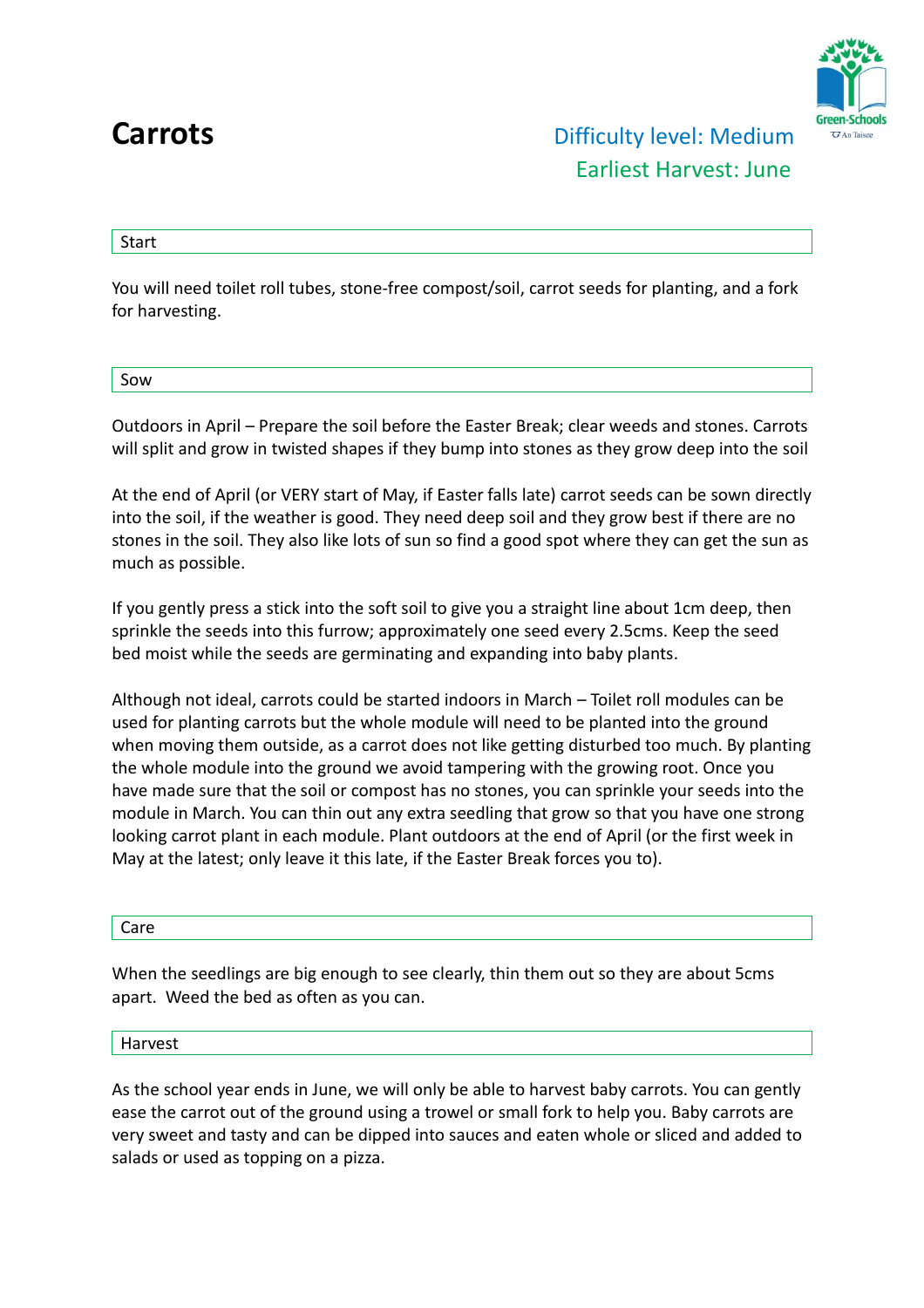

### **Peas Peas Difficulty level:** Medium Earliest Pea Pod Harvest: start of June Earliest pea-shoots/tendrils Harvest: May

### **Start**

You will need toilet roll tubes, compost or soil, and seeds for planting. Garden, Sugar Snap and Mange Tout are all good varieties.

Sow

Indoors – In early March you can prepare to sow the peas. Firstly, soak the seeds overnight in water. Prepare the toilet roll growing modules by filling them with compost. Press two fingers into the soil to make two small holes approx. 4cms in depth. Put two pea seeds into each module, one in each hole. Cover the holes over with the soil and then water the module.

Outdoors – The baby pea plants can be transplanted outdoors in April once they have established themselves a bit and are close to 10cms tall.

#### Care

Peas need support so pushing a twiggy stick into the ground beside each plant can help with this. Water the plants well especially when they are flowering. You do not need to feed the pea plants they are good at getting the food they need. They can take the nitrogen they need out of the air.

#### Harvest

There will be little tendrils coming off your pea plant and these are really tasty (but do not take them all, as the plant needs them to climb!). You can add them to salads. Some flavours really work well together and pea and mint are two. If you have mint in your garden it is worth tasting the two together or cooking with them to make a pea and mint salad or stir them both into some boiled potatoes. The pea pods will be available to pick in June.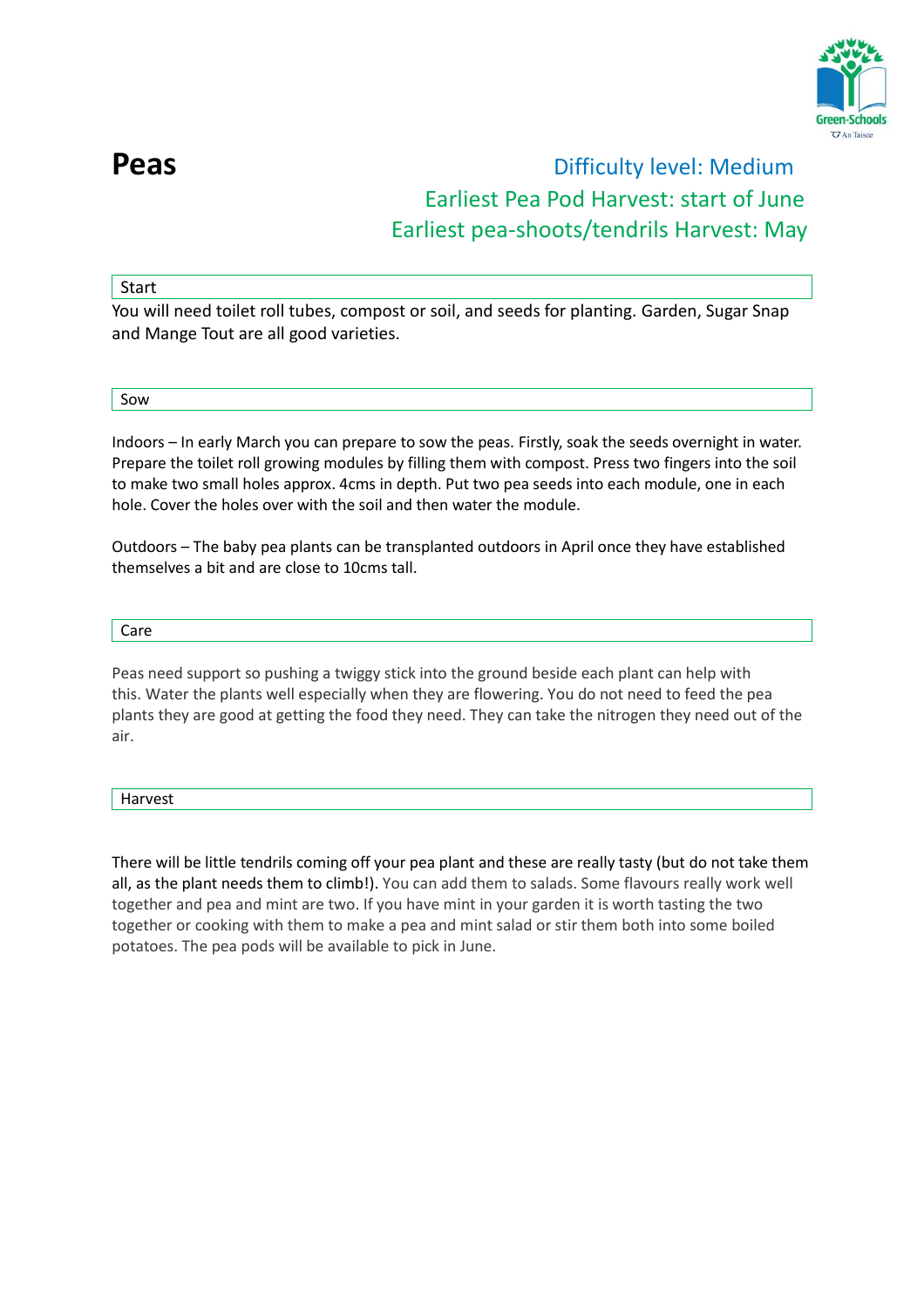

### **Spinach Company Company Difficulty level: Med-High** Earliest Harvest: May

Start

You will need packets of seeds for planting, toilet roll tubes, and a scissors for harvesting.

Sow

Indoors: In April (be mindful of Easter school closures) you can start to sow your spinach. Prepare your toilet roll growing modules and sow three seeds into each. Keep them moist as they grow.

Outdoors: Transplant them outside once they get established at ~3cm tall. You should leave about 30cms between each plant when you transplant them so they have room to expand.

You could sow the spinach directly into the ground in your vegetable patch but when the seedlings are very small it is difficult to protect them from slugs and snails.

Care

WARNING: Although Spinach is a popular leaf to grow, it is not as straight forward as similar plants, such as Chard. Slugs love Spinach, it is not very hardy, and there is a high chance that it will 'bolt' i.e. grow too quickly but without enough leaves. Bolting happens if the weather gets too hot and dry.

The spinach plants love cool damp conditions so keep them moist and add compost to the place where they are planted. If you see fluffy white patches on the leaves it is a sign of downy mildew you can prevent this by giving plants plenty of space so the plants might need to be thinned out a bit more.

Chard might be a better option, if you have concerns about slugs and your overall availability to care for the growing spinach plants.

Harvest

The spinach leaves will be ready to start eating after five to eight weeks. It is best to pick the larger leaves from about the outside of the plant as this will give the smaller leaves more space to grow before your next harvest. You can take up to half of the leaves off at a time and the plant will regenerate. When picking the leaves either use a scissors or gently twist the leaves off rather than pulling or tugging them from the plant. Spinach make an excellent addition to salads or can be chopped and stirred through pasta, or gently cooked and added to fried eggs on toast